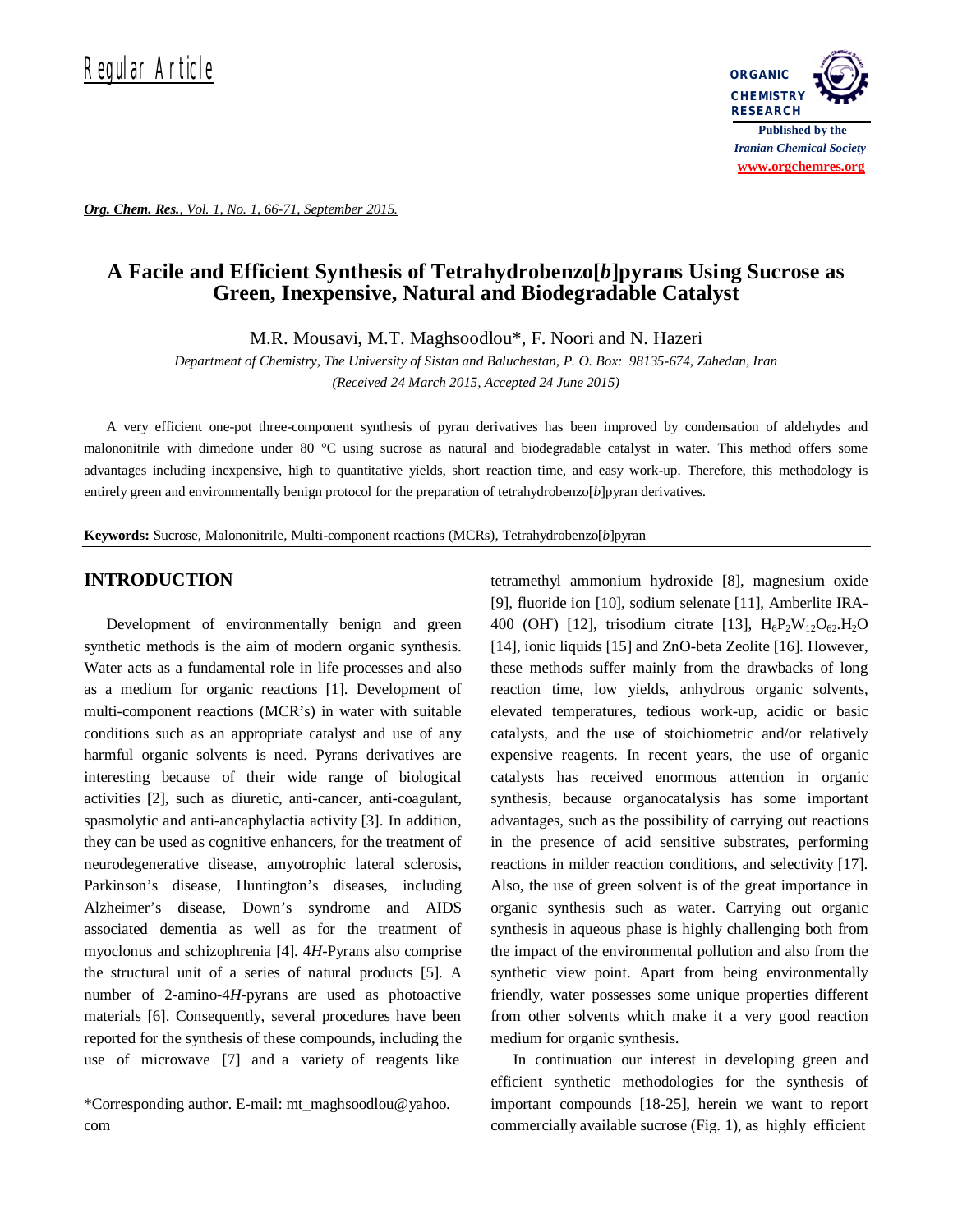

**Fig. 1.** Structure of sucrose.



*Scheme 1.* Synthesis of tetrahydrobenzo[b]pyran derivatives using sucrose as a natural catalyst

and natural organocatalyst, for the synthesis of pyran derivatives **4** *via* one-pot three-component reaction of aldehydes **1**, dimedone **2** and malonitrile **3** in aqueous media at 80 °C (Scheme 1).

#### **EXPERIMENTAL**

#### **General**

Melting points and IR spectra of all compounds were measured on an Electro thermal 9100 apparatus and FT-IR-JASCO-460 plus spectrometer, respectively.  ${}^{1}H$  NMR spectra of compounds were recorded on a Bruker DRX-400 Avance instrument in  $CDCl<sub>3</sub>$  at 400 MHz. All reagents were purchased from Merck (Darmastadt, Germany), Acros (Geel, Belgium) and Fluka (Buchs, Switzerland).

### **General Procedure for the Preparation of Tetrahydrobenzo[b]pyrans**

First, sucrose was dissolved in water (3 ml) then aldehyde (1 mmol), dimedone (1 mmol) and malononitrile (1 mmol) were added in sucrose solution (40 mol%, 0.14 g) and stirred at 80 °C for the time indicated in Tables 3. After completion of the reaction, as indicated by TLC, the products were isolated by simple filtration to yield the highly pure tetrahydrobenzo[*b*]pyran derivatives. Also, the catalyst was removed by simple filtration during the mixture reaction filtration. The pure product was characterized by

conventional spectroscopic methods. Spectral data for the selected compounds **4a**, **4e**, **4h** and **4l**:

**Compound 4a.** IR (KBr),  $(v_{max} (cm^{-1}))$ : 3390, 3245, 2960, 2190, 1676, 1209; <sup>1</sup>H NMR (400 MHz, CDCl<sub>3</sub>, δ (ppm)): 1.07 (3H, s, CH3), 1.14 (3H, s, CH3), 2.25 (2H, dd, *J* = 24.0, 16.4 Hz, H-8), 2.48 (2H, s, H-6), 4.43 (1H, s, H-4), 4.55 (2H, s, NH2), 7.21-7.33 (5H, m, ArH).

**Compound 4e:** IR (KBr),  $(v_{max} (cm^{-1}))$ : 3285, 3160, 2960, 2185, 1675, 1209;<sup>1</sup>H NMR (400 MHz, CDCl<sub>3</sub>,  $\delta$ (ppm)): 1.05 (3H, s, CH<sub>3</sub>), 1.12 (3H, s, CH<sub>3</sub>), 2.24 (2H, dd, *J* = 20.0, 16.4 Hz, H-8), 2.46 (2H, t, *J* = 19.2 Hz, H-6), 4.36 (1H, s, H-4), 4.53 (2H, s, NH2), 5.26 (1H, s, OH), 6.71-6.74 (2H, m, ArH), 7.08-7.12 (2H, m, ArH)

**Compound 4h.** IR (KBr),  $(v_{max} (cm^{-1}))$ : 3305, 3205, 2945, 2175, 1676, 1212;<sup>1</sup>H NMR (400 MHz, CDCl<sub>3</sub>, δ (ppm)): 1.08 (3H, s, CH<sub>3</sub>), 1.12 (3H, s, CH<sub>3</sub>), 2.21 (2H, dd, *J* = 20.0, 16.0 Hz, H-8), 2.39-2.51 (2H, m, H-6), 3.85 (3H, s, OCH3), 3.95 (3H, s, OCH3), 4.52 (1H, s, H-4), 4.74 (2H, s, NH2), 6.72 (1H, dd, *J* = 8.0, 1.2 Hz, ArH), 6.79 (1H, dd, *J*   $= 1.6, 8.0$  Hz, ArH), 6.97 (1H, t,  $J = 8.0$  Hz, ArH).

**Compound 4l.** IR (KBr),  $(v_{max} (cm^{-1}))$ : 3465, 3320, 2955, 2190, 1676, 1247;<sup>1</sup>H NMR (400 MHz, CDCl<sub>3</sub>,  $\delta$ (ppm)): 1.06 (3H, s, CH3), 1.12 (3H, s, CH3), 2.23 (2H, dd, *J* = 20.0, 16.4 Hz, H-8), 2.30 (3H, s, CH<sub>3</sub>), 2.46 (2H, s, H-6), 4.38 (1H, s, H-4), 4.54 (2H, s, NH2), 7.10 (2H, d, *J* = 7.6 Hz, ArH), 7.12-7.14 (2H, m, ArH).

#### **RESULTS AND DISCUSSION**

Initially, we selected the reaction of benzaldehyde and dimedone with malonitrile in the presence of sucrose as a reaction model in water, which the results are shown in Table 1. As a preliminary study, different amounts of sucrose were used for the model reaction in water at temperature 70 °C to choose the catalytic amount of catalyst. Further experiments revealed that the optimum amount of catalyst should be 40 mol%. As shown in Table 1, 40 mol% of sucrose maintain the yield at 85% (Table1, Entry 7), so this amount of catalyst is sufficient to advance the reaction.

Next, we tested influence of different temperatures on the synthesis of tetrahydrobenzo[*b*]pyrans in the presence of sucrose (40 mol%) in aqueous media, the results are shown in Table 2. It was found that the best results are obtained at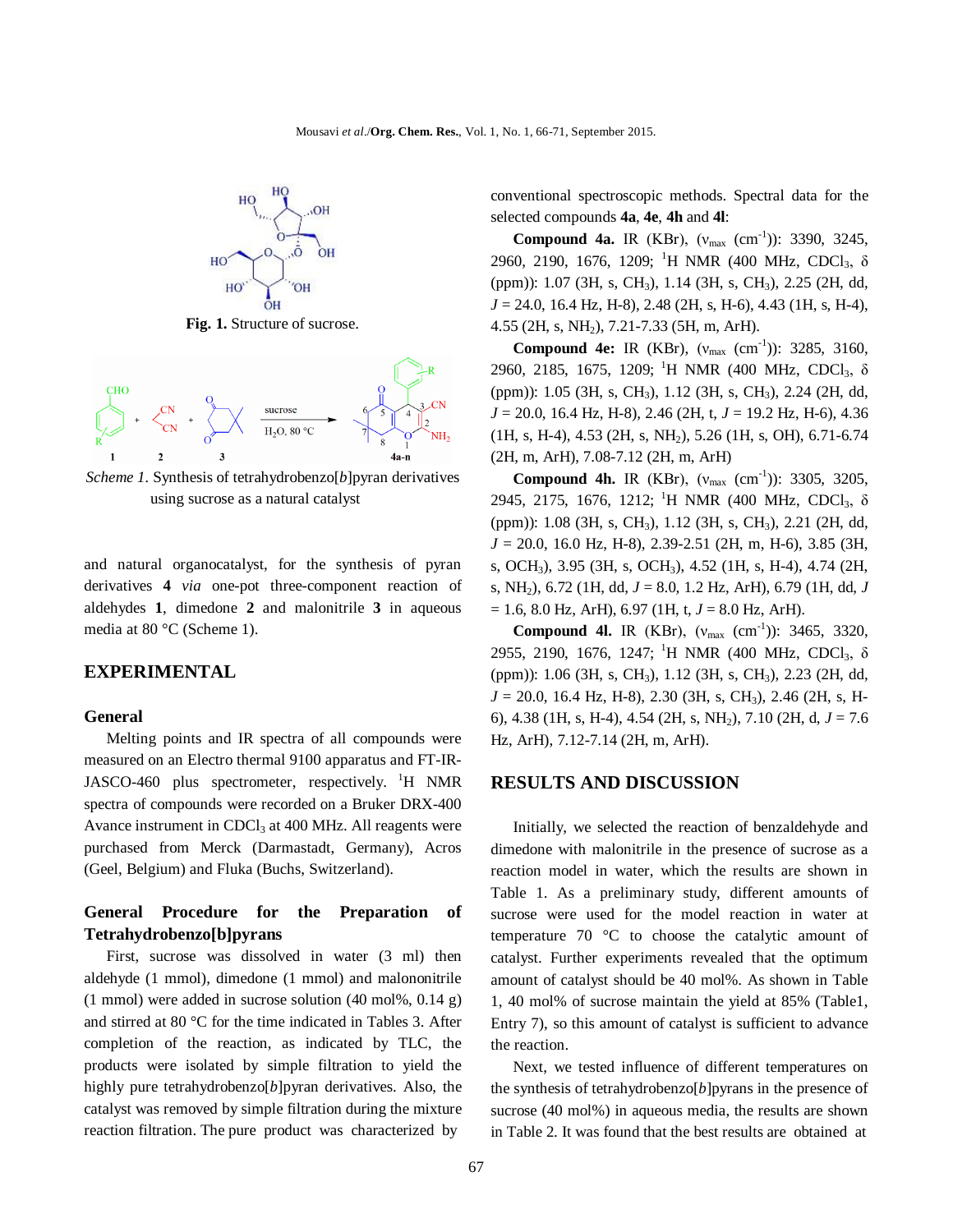A Facile and Efficient Synthesis of Tetrahydrobenzo[*b*]pyrans/**Org. Chem. Res.**, Vol. 1, No. 1, 66-71, September 2015.

|                | <b>CHO</b><br>$\mathcal{L}^{\text{CN}}$<br>$\pm$ | Catalyst (mol%)<br>$H_2O,70 °C$ | $\Omega$<br>4a | .CN<br>NH, |         |
|----------------|--------------------------------------------------|---------------------------------|----------------|------------|---------|
| Entry          | Catalyst                                         | atalyst loading                 | Solvent        | Time       | Yield   |
|                |                                                  | $(mol\%)$                       |                | (min)      | $(\% )$ |
|                | Sucrose                                          | 5                               | Water          | 60         | 60      |
| $\mathfrak{D}$ | Sucrose                                          | 7.5                             | water          | 55         | 62      |
| 3              | Sucrose                                          | 10                              | water          | 53         | 79      |
| 4              | Sucrose                                          | 20                              | Water          | 48         | 68      |
| 5              | Sucrose                                          | 30                              | Water          | 45         | 77      |
| 6              | Sucrose                                          | 35                              | Water          | 41         | 73      |
| 7              | <b>Sucrose</b>                                   | 40                              | Water          | 29         | 85      |
| 8              | Sucrose                                          | 50                              | Water          | 35         | 81      |

 **Table 1.** Catalytic Activity Evaluation for the Synthesis of Tetrahydrobenzo[*b*]pyran<sup>a</sup>

 $\sqrt{2}$ ┑

<sup>a</sup>Reaction conditions: benzaldehyde (1 mmol), dimedone (1 mmol) and malonitrile (1 mmol) in water at 70 °C.

## **Table 2.** Influence of Different Temprature on the Synthesis of Tetrahydrobenzo [b]pyrans in the Presense of Sucrose (40 mol%) in Aqueous Media

|                | <b>CHO</b><br>$\overline{C}N$<br>$+$<br>$+$<br>΄CΝ | О<br>Catalyst (40 mol%)<br>H <sub>2</sub> O, Temperature | $\mathbf{O}$<br>.CN<br>NH <sub>2</sub><br>4a |         |
|----------------|----------------------------------------------------|----------------------------------------------------------|----------------------------------------------|---------|
| Entry          | Solvent                                            | Temp.                                                    | Time                                         | Yield   |
|                |                                                    |                                                          | (min)                                        | $(\% )$ |
| 1              | Water                                              | r.t                                                      | 120                                          |         |
| $\overline{2}$ | water                                              | 40                                                       | 50                                           | 59      |
| 3              | water                                              | 50                                                       | 45                                           | 58      |
| $\overline{4}$ | Water                                              | 60                                                       | 38                                           | 69      |
| 5              | Water                                              | 70                                                       | 29                                           | 85      |
| 6              | Water                                              | 80                                                       | 17                                           | 91      |
| 7              | Water                                              | 90                                                       | 25                                           | 68      |
| 8              | Water                                              | 100                                                      | 27                                           | 57      |

<sup>a</sup>Reaction conditions: benzaldehyde (1 mmol), dimedone (1 mmol) and malonitrile (1 mmol) in water.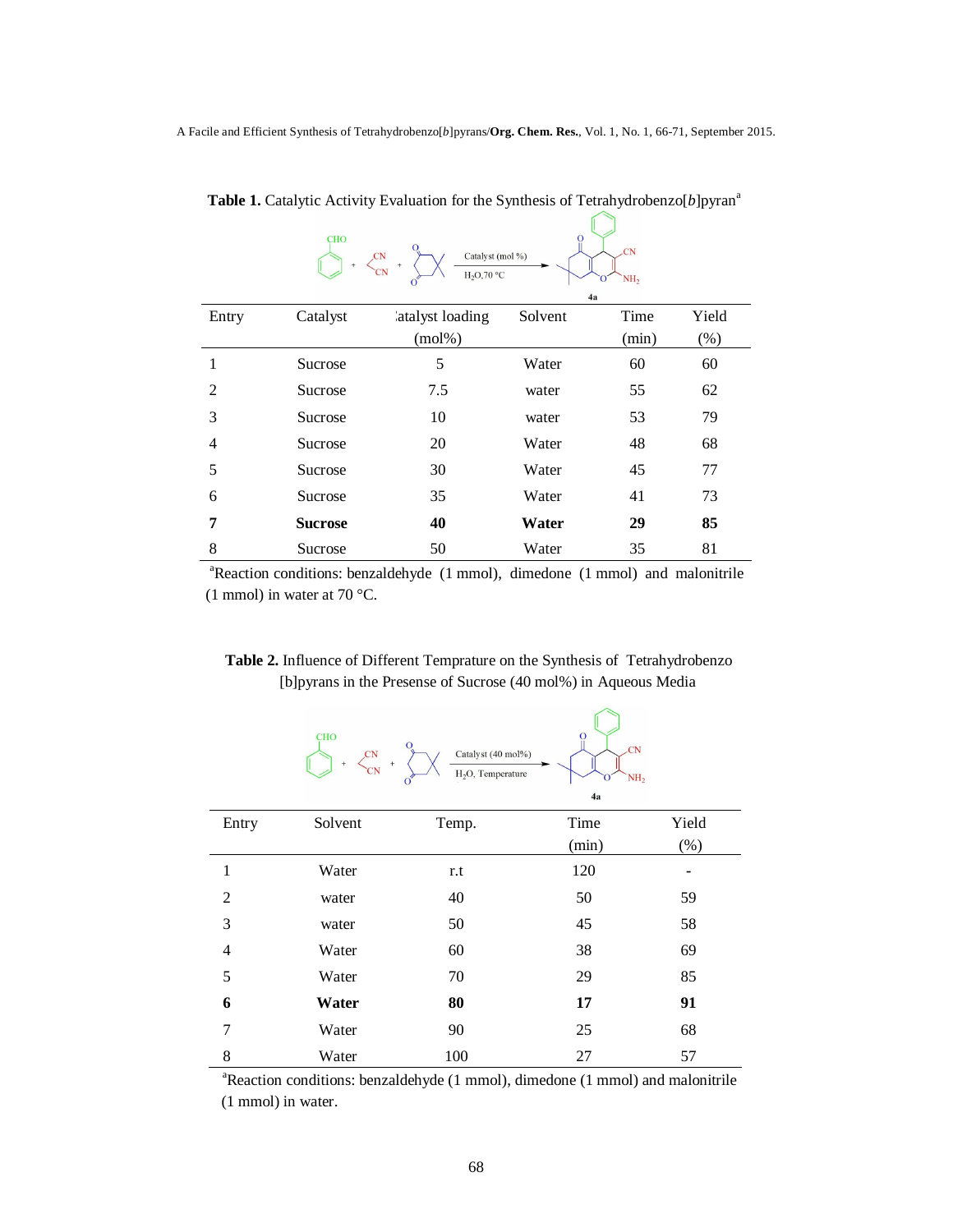| Entry          | R                      | Product        | Time<br>(min) | Yield<br>$(\%)^a$ | M.P.<br>$({}^{\circ}C)$ | Lit. m.p.<br>$(^{\circ}C)[Ref.]$ |
|----------------|------------------------|----------------|---------------|-------------------|-------------------------|----------------------------------|
| 1              | H                      | 4a             | 17            | 91                | 229-232                 | 233-234 [9]                      |
| $\overline{2}$ | $4-C1$                 | 4b             | 30            | 94                | 214-217                 | 215-217 [14]                     |
| 3              | $2-C1$                 | 4c             | 35            | 96                | 217-219                 | 214-215 [30]                     |
| $\overline{4}$ | $2,4$ -Cl <sub>2</sub> | 4d             | 30            | 75                | 120-122                 | 115-117 [29]                     |
| 5              | $4-HO$                 | 4e             | 20            | 84                | 208-210                 | 205-207 [14]                     |
| 6              | $4-Me2N$               | 4f             | 30            | 81                | 202-204                 | 198-200 [9]                      |
| 7              | $4-HO-3-MeO$           | 4 <sub>g</sub> | 30            | 87                | 230-234                 | 230-238 [27]                     |
| 8              | $2,3-(MeO)2$           | 4h             | 35            | 81                | 214-216                 | 217-219 [30]                     |
| 9              | $2-O_2N$               | 4i             | 25            | 83                | 228-230                 | 224-226 [17]                     |
| 10             | $3-O_2N$               | 4j             | 30            | 81                | 206-208                 | 208-211 [10]                     |
| 11             | $4-O_2N$               | 4k             | 35            | 82                | 174-178                 | 169-171 [14]                     |
| 12             | $4-Me$                 | 41             | 30            | 80                | 212-214                 | 214-216 [8]                      |
| 13             | 2-Furaldehyde          | 4 <sub>m</sub> | 25            | 85                | 217-221                 | 222-224 [9]                      |
| 14             | Thiophene-2-           | 4n             | 25            | 84                | 205-207                 | 205-206 [26]                     |
|                | carbaldehyde           |                |               |                   |                         |                                  |

 **Table 3.** Synthesis of Tetrahydrobenzopyran Derivatives Using Sucrose

<sup>a</sup>Yields refer to the pure isolated products.

80 °C. Efficiency of 91% was generated (Table 2, Entry 6) at the higher temperature did not increase the reaction yield (Table 2, Entries 7 and 8). Also, it is worthy of notice that, the reaction did not progress even after 48 h at the room temperature (Table 2, Entry 1).

All reactions gave good-to-excellent product yields and accommodated a wide range of aromatic aldehydes containing electron-withdrawing and electron-donating groups (Table 3, Entries 1-12) without any significant substituent effect. Also, this three-component condensation reaction is proceeded with heteroaromatic aldehydes such as 2-furaldehyde and thiophene-2-carbaldehyde and produce the corresponding products in desirable yields (Table 3, Entries 13 and 14).

The formation of **4** can be explained by the possible mechanism presented in Scheme 1. The reaction can occur *via* the initial formation of the α,β-unsaturated compound **6**, from the Knoevenagel condensation reaction between aldehyde **1** and malononitrile **2**, which undergoes nucleophilic attack of the enole **8** of dimedone **3** to give the

Michael adduct **9**. Then, the latter promotes the cyclization to intermediate **11**, and subsequent tautomerization to afford the 4H-tetrahydrobenzo[*b*]pyrans **4**.

#### **CONCLUSIONS**

In conclusion, we have shown a one-pot threecomponent reaction of aromatic aldehydes malononitrile, and dimedone in the presence of sucrose as a biodegradable catalyst. This methodology has some advantages, including readily available starting materials, eco-friendliness, operational simplicity, easy work-up, short times and that the products are isolated with good yields in high purity without the need for column chromatography. Therefore, we report a general and highly efficient one-pot multicomponent reaction in aqueous media using an inexpensive, green, natural, biodegradable, safe and environmentally and commercially available sucrose catalyst which make it a useful and attractive process for the synthesis of a wide variety of biologically and pharmaceutically active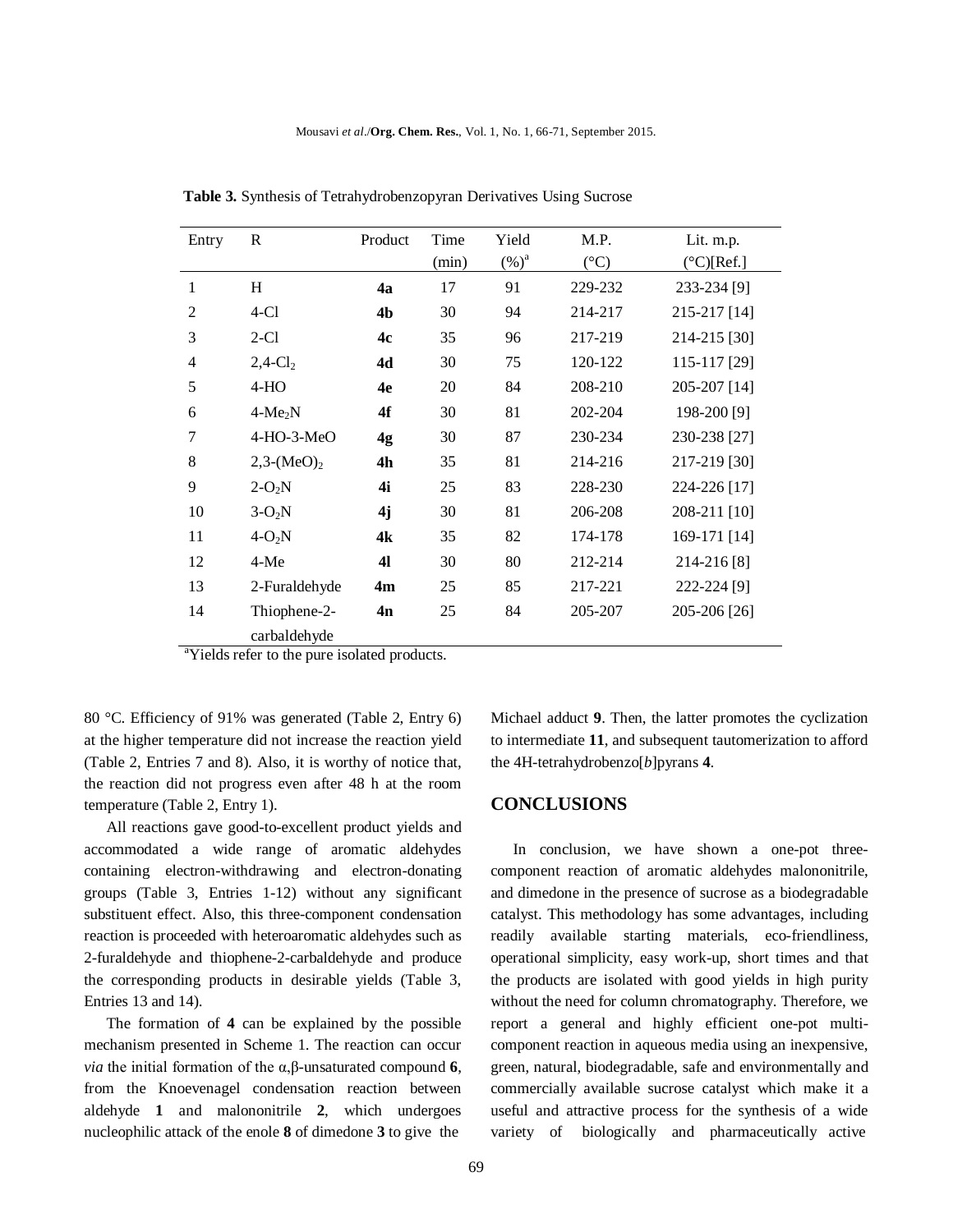

*Scheme 2.* Proposed mechanism for the synthesis of pyrans **4**

compounds.

## **ACKNOWLEDGMENTS**

Financial support from the Research Council of the University of Sistan and Baluchestan is gratefully acknowledged.

## **REFERENCES**

- [1] P.A. Grieco, Organic Synthesis in Water, Thomson, London, Science, 1998, pp. 1-278.
- [2] G.R. Green, J.M. Evans, A.K. Vong, in: A.R. Katritzky, C.W. Rees, E.F.V. Scriven (Eds.), Comprehensive Heterocyclic Chemistry II, Oxford,

Pergamon Press, 1995, p. 469.

- [3] L. Bonsignore, G. Loy, D. Secci, A. Calignano, Eur. J. Med. Chem. 28 (1983) 517.
- [4] C.S. Konkoy, D.B. Fick, S.X. Cai, N.C. Lan, J.F.W. Keana, PCT Int. Appl. WO0075123; 2000 Chem. Abstr., 2001, 134, 29313a.
- [5] S. Hatakeyama, N. Ochi, H. Numata, S*.* Takano, J. Chem. Soc. Chem. Commun. (1988) 1202.
- [6] D. Arnesto, W.M. Horspool, N. Martin, A. Ramos, C. Seaone, J. Org. Chem. 54 (1989) 3069.
- [7] I. Devi, P. Bhuyan, J. Tetrahedron Lett. 45 (2004) 8625.
- [8] S. Balalaie, M. Shiekh-Ahmadi, M. Barazjanian, Cat. Commun. 8 (2007) 1724.
- [9] M. Seifi, H. Sheibani, Catal. Lett. 126 (2008) 275.
- [10] S. Gao, C.H. Tsai, C. Tseng, C.F. Yao, Tetrahedron 64 (2008) 9143.
- [11] R. Hekmatshoar, S. Majedi, K. Bakhtiari, Cat. Commun. 9 (2008) 307.
- [12] M.M. Khodaei, K. Bahrami, A. Farrokhi, Synth. Commun. 40 (2010) 1492.
- [13] J. Zheng, Y.Q. Li, Scholar Res. Lib. 3 (2011) 381.
- [14] M.M. Heravi, B.A. Jani, F. Derikvand, F.F. Bamoharram, H.A. Oskooie, Cat. Commun. 10 (2008) 272.
- [15] P.P. Salvi, A.M. Mandhare, A.S. Sartape, D.K. Pawar, S.H. Han, S.S. Kolekar, C.R. Chimie. 14 (2011) 878.
- [16] S.S. Katkar, M.K. Lande, B R. Arbad, S.T. Gaikwad, Chin. J. Chem. 29 (2011) 199.
- [17] T.S. Jin, A.Q. Wang, X. Wang, J.S. Zhang, T.S. Li, Synlett 5 (2004) 871.
- [18] M.R. Mousavi, N. Hazeri, M.T. Maghsoodlou, S. Salahi, S.M. Habibi-Khorassani, Chin. Chem. Lett. 24 (2013) 411.
- [19] M.R. Mousavi, M.T. Maghsoodlou, J. Iran. Chem. Soc. 12 (2015) 743.
- [20] M.R. Mousavi, M.T. Maghsoodlou, Monatsh. Chem. 145 (2014) 1967.
- [21] M.R. Mousavi, M.T. Maghsoodlou, N. Hazeri, S.M. Habibi-Khorassani, J. Iran. Chem. Soc., 2015, doi: 10.1007/s13738-015-0609-9.
- [22] N. Hazeri, S.S. Sajadikhah, M.T. Maghsoodlou, S. Mohamadian-Souri, M. Norouzi, M. Moein, J. Chin.